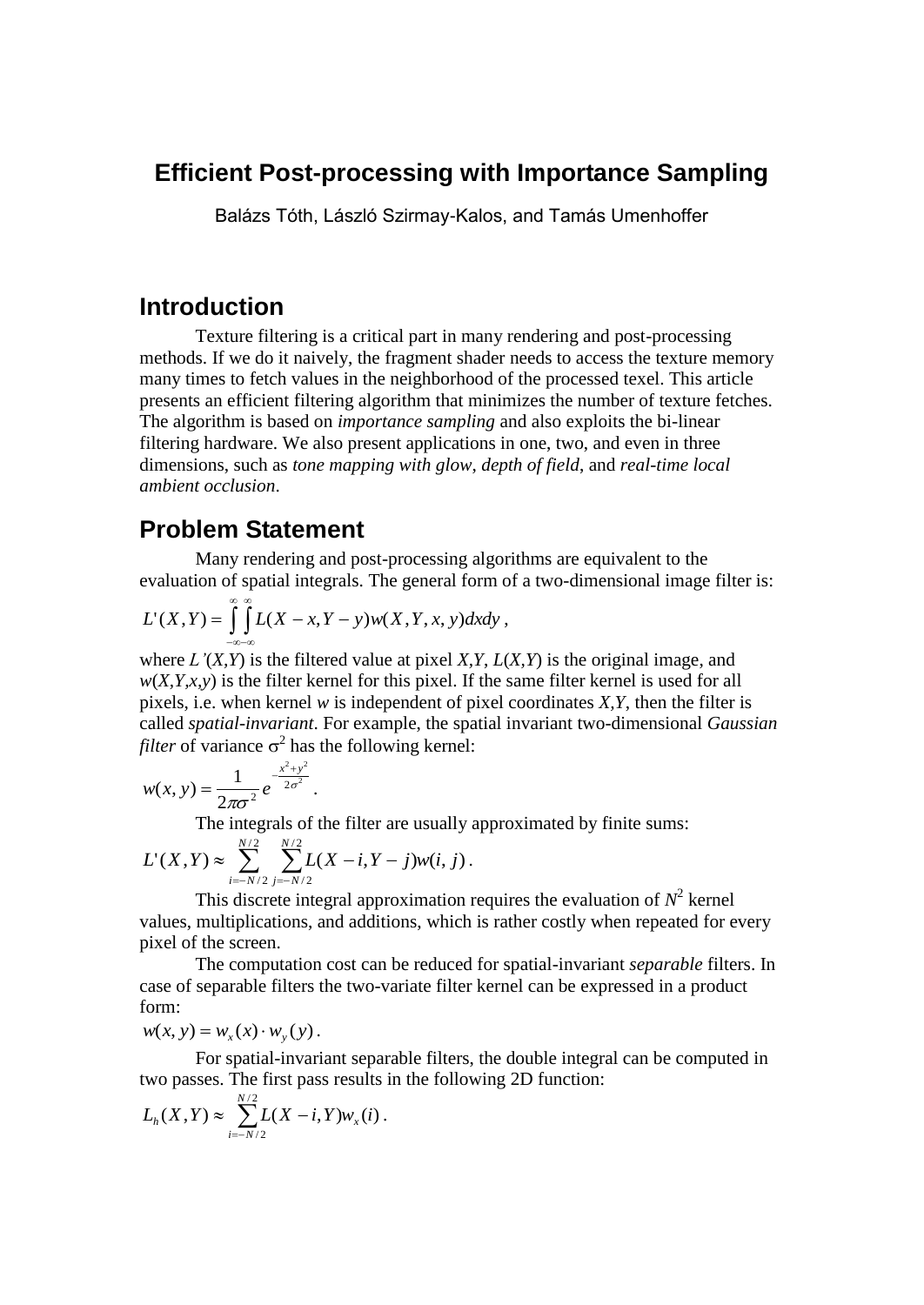Then the resulting image is filtered again with a similar one-dimensional filter, but in the vertical direction:

$$
L'(X,Y) \approx \sum_{i=-N/2}^{N/2} L_h(X,Y-i) w_y(i) \, .
$$

With this trick the filtering cost of a pixel can be reduced from  $N^2$  to 2*N* kernel evaluations and multiplications, which may still be too high in interactive applications.

## **The Approach of Importance Sampling**

In order to reduce the number of samples, instead of sampling the integration domain regularly, importance sampling takes more samples where the filter kernel is large. Let us consider the

$$
L'(X) = \int_{-\infty}^{\infty} L(X - x)w(x)dx
$$

one-dimensional convolution, and find integral  $\pi(x)$  of the kernel and also its inverse  $x(\tau)$  so that the following conditions hold

$$
\frac{d\tau}{dx} = w(x), \text{ i.e. } \tau(x) = \int_{-\infty}^{x} w(t)dt.
$$

If kernel  $w(t)$  is a probability density, i.e. it is non-negative and integrates to 1, then  $\pi(x)$  is non-decreasing,  $\pi(-\infty)=0$ , and  $\tau(\infty)=1$ . In fact,  $\pi(x)$  is the *cumulative distribution function* of the probability density.

If filter kernel *w* is known, then  $x(\tau)$  can be computed and inverted off-line for sufficient number of uniformly distributed sample points. Substituting the  $x(\tau)$ function into the filtering integral we obtain

$$
L'(X) = \int_{-\infty}^{\infty} L(X-x)w(x)dx = \int_{-\infty}^{\infty} L(X-x)\frac{d\tau}{dx}dx = \int_{\tau(-\infty)}^{\tau(\infty)} L(X-x(\tau))d\tau = \int_{0}^{1} L(X-x(\tau))d\tau
$$

Approximating the transformed integral taking uniformly distributed samples in  $\tau$  corresponds to a quadrature of the original integral taking *M* non-uniform samples in *x*. In one-dimension we compute  $x(\tau)$  for  $\tau = 1/(2M)$ ,  $3/(2M)$ , ...,  $(2M -$ 1)/(2*M*).

$$
L'(X) = \int_{0}^{1} L(X - x(\tau)) d\tau \approx \frac{1}{M} \sum_{i=1}^{M} L\left(X - x\left(\frac{2i-1}{2M}\right)\right).
$$

This way we take samples densely where the filter kernel is large and fetch samples less often farther away, but do not apply weighting (Figure 1).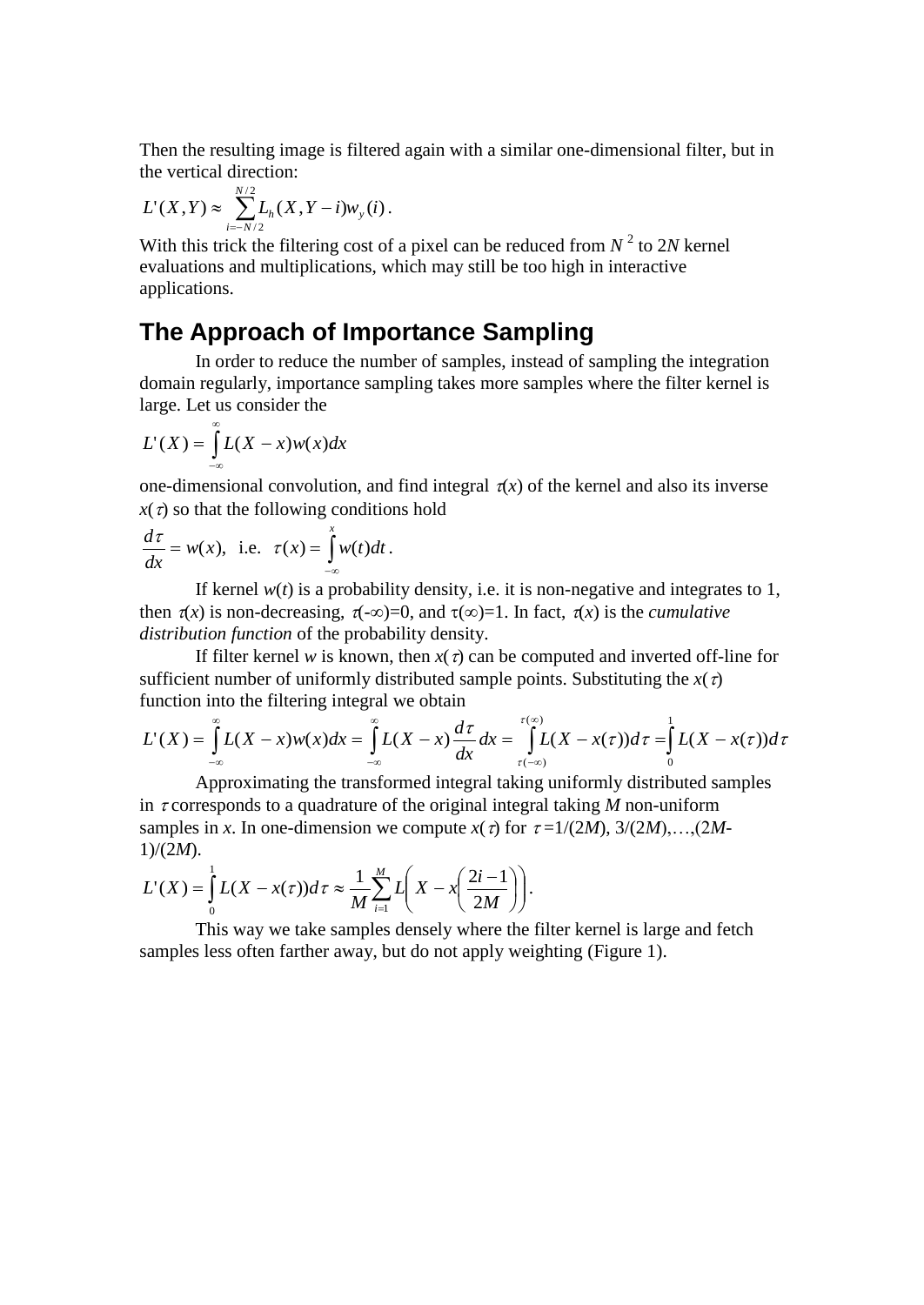

**Figure 1.** The kernel of the Gaussian filter of unit variance (left) and its cumulative distribution function  $\tau(x) = \Phi(x)$ . Sampling according to the inverse of this function is equivalent to taking uniform samples on the vertical abscissa and mapping it to the horizontal one.

The non-uniform sample positions are not necessarily on the grid, but may also be in between the texel centers. Such samples can be obtained assuming the original function to be piece-wise linear and exploiting the texture filtering hardware to provide us with these interpolated values at no additional cost [Sigg05].

Note that non-uniform sampling allows us to use a smaller number of samples than uniform sampling (*M*<*N*) while providing the same accuracy. Non-uniform sampling does not access every texel in the neighborhood since far from the center of the filter kernel the weighting would eliminate the contribution anyway, so taking dense samples far from the center would be waste of time.

The implementation of this approach is quite straightforward. Function  $x(\tau)$  is computed by integrating the filter kernel and inverting the integral. For the Gaussian filter,  $\tau(x)$  is the cumulative probability distribution function of the normal distribution, i.e. the famous  $\Phi$ -function,  $\tau(x) = \Phi(x/\sigma)$  [4]. Values of its inverse can be hardwired into the shader. For example, if *M*=5, we need the following pre-computed values:

 $x(1/10) = -1.282\sigma$ ,  $x(3/10) = -0.524\sigma$ ,  $x(5/10) = 0$ ,  $x(7/10) = 0.524\sigma$ ,  $x(9/10) = 1.282\sigma$ .

The fragment shader implementing this idea along one dimension is shown below. The shader gets the texture coordinates of the current fragment in Tex, and filters the input image stored in texture InputImage. The horizontal resolution of the image is HRES.

```
float4 FilterImportancePS(in float2 Tex : TEXCOORD0) : COLOR {
   float2 du1 = float2(0.524/HRES * sigma, 0);
   float2 du2 = float2(1.282/HRES * sigma, 0);
 float3 filtered = tex2D(InputImage, Tex - du2) +
 tex2D(InputImage, Tex - du1) +
 tex2D(InputImage, Tex) +
                    tex2D(InputImage, Tex + du1) +
                   tex2D(InputImage, Tex + du2);
    return float4(filtered/5, 1);
}
```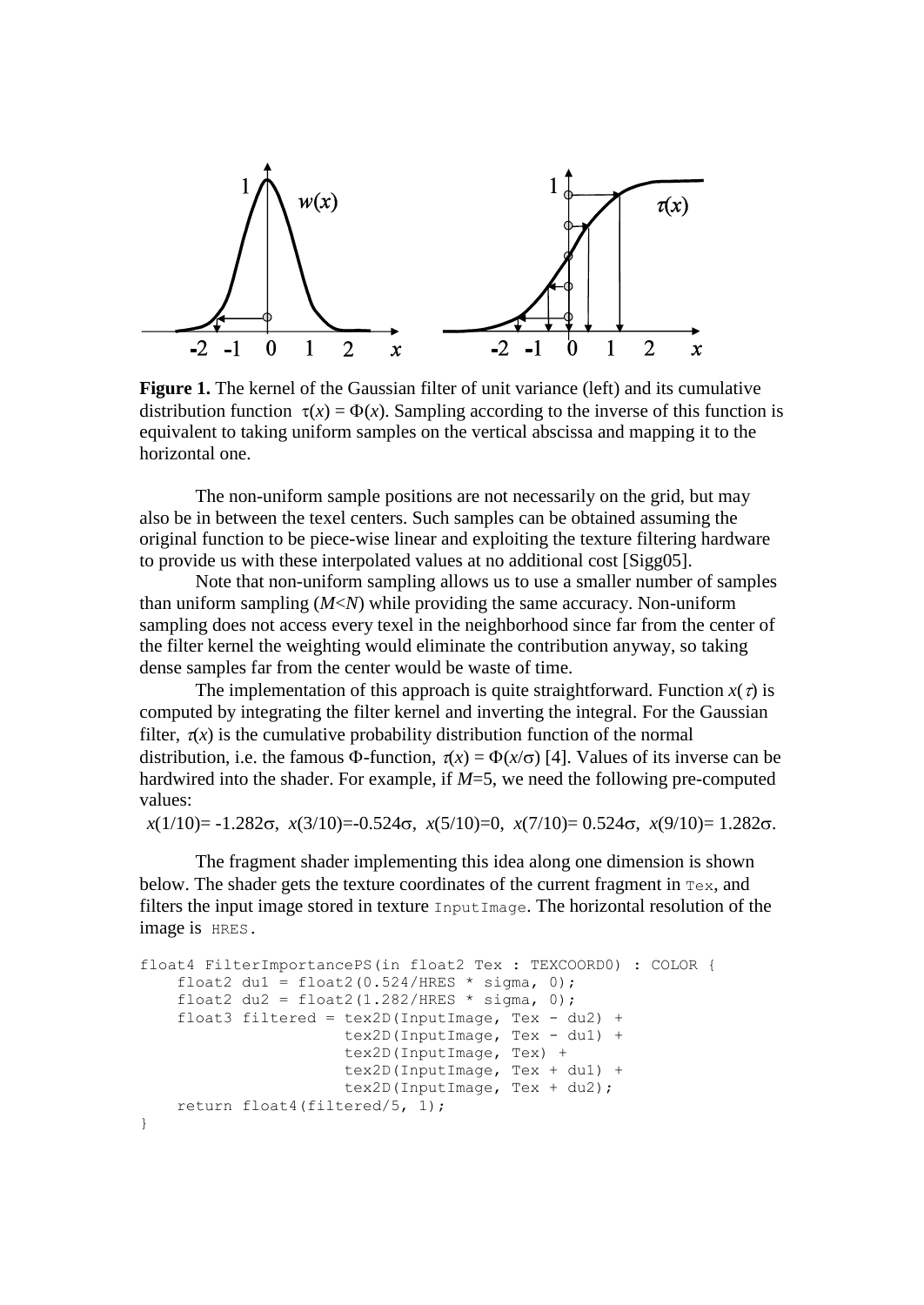In one dimension importance sampling takes optimally uniform series 1/(2*M*),  $3/(2M)$ , ...,  $(2M-1)/(2M)$  in the unit interval, and transforms its elements with the inverse of the cumulative distribution  $(\tau^1)$  to obtain the non-uniform set of offsets for sampling. In two or higher dimensions the same concept is applied, but, unfortunately, we do not have the optimally uniform distribution of points in a unit square or in higher dimensional unit cubes. Regular grids, which repeat the same one-dimensional series independently along the coordinate axes, get very non-uniform in higher dimensions (we have large gaps between the rows and columns). Better options are the *low-discrepancy series*, such as the *Halton* or *Hammersley series*, or we can also produce our own uniform sample set with an iterative relaxation algorithm. An initial set of points are put into an (arbitrary dimensional) cube, and we assume that points repel each other. Moving the points in the direction of the resulting force and repeating this step iteratively, a uniform distribution, the Poisson disc distribution can be obtained.

In the following sections we present three applications for the discussed importance based filtering scheme. Tone mapping and glow (also called bloom) require spatial-invariant Gaussian filtering, which can be executed as a pass of onevariate horizontal, then vertical filtering. Then depth of field is attacked, where the filter size is not spatial-invariant. Thus, the two dimensions cannot be simply separated, but we apply the two-dimensional version of the discussed importance sampling scheme. Finally, a three-dimensional example is taken, the low-variance computation of screen space ambient occlusion.

## **Tone Mapping with Glow**

Off the shelf monitors can produce light intensity just in a limited, *low dynamic range* (LDR). Therefore the values written into the frame buffer are unsigned bytes in the range of [0x00, 0xff], representing values in [0,1], where 1 corresponds to the maximum intensity of the monitor. However, realistic rendering often results in *high dynamic range* (HDR) luminance values that are not restricted to the range of the monitors. The mapping of HDR image values to displayable LDR values is called *tone mapping* [Reinhard06]. The conversion is based on the luminance the human eye is adapted to. Assuming that our view spans over the image, the adaptation luminance will be the average luminance of the whole image.

The main steps of tone mapping are as follows. The luminance value of every pixel is obtained with the standard CIE XYZ transform:

#### *Y* = 0.2126 *R* + 0.7152*G* + 0.0722 *B*,

and these values are averaged to get adaptation luminance *Y*'. Since the human vision is sensitive to relative differences rather than to absolute ones, the geometric average is computed instead of the arithmetic mean. The geometric average can be calculated by obtaining the logarithm of the pixel luminances, generating the arithmetic mean of these logarithms, and finally applying exponentiation. Having adaptation luminance *Y*', pixel luminance values *Y* are first mapped to relative luminance *Yr*: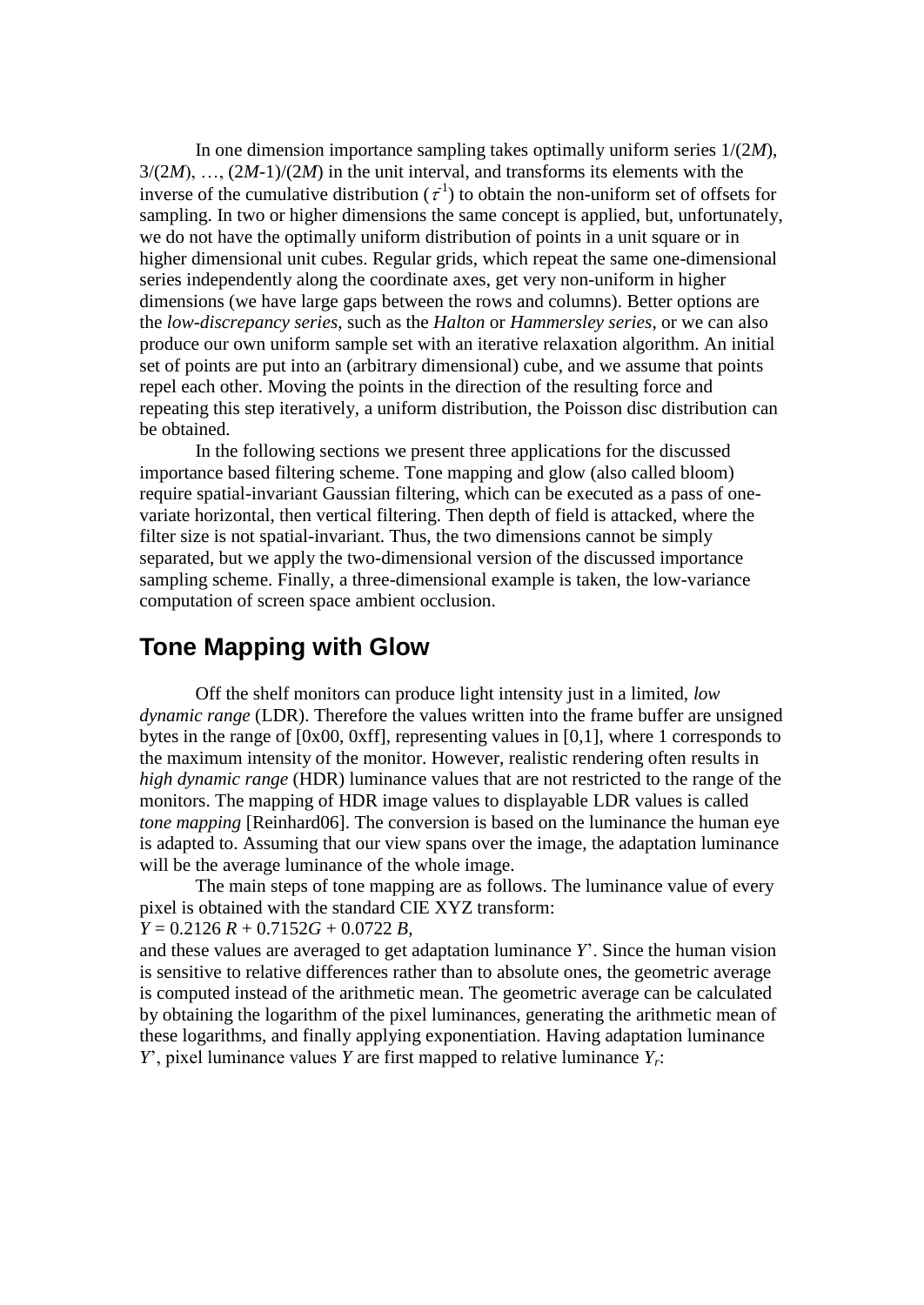$$
Y_r=\frac{\alpha Y}{Y^{\prime}},
$$

where  $\alpha$  is a user defined constant of the mapping, which is called the *key*. The relative luminance values are then mapped to displayable pixel intensities using the following function:

$$
D = \frac{Y_r (1 + Y_r / Y_w^2)}{1 + Y_r},
$$

where  $Y_w$  is another user defined value representing the relative luminance that is expected to be mapped onto the maximum monitor intensity. Colors of relative luminance higher than  $Y_w$  will burn out.

Having the display luminance, the original [*R,G,B*] data is scaled with it to provide color information [*r,g,b*]:

$$
[r, g, b] = [R, G, B] \frac{D}{Y}.
$$

The user defined key value controls where the average luminance is mapped in the [0,1] region. For  $\alpha$ =0.05,  $\alpha$ =0.2, and  $\alpha$ =0.8, the average luminance is shown at *D=*0.048*, D=*0.17, and *D=*0.44, respectively.

*Glow* or *bloom* occurs when a very bright object causes the neighboring pixels to be brighter than they would be normally. It is caused by scattering in the lens and other parts of the eye, giving a glow around the light and dimming contrast elsewhere. To produce glow, first we distinguish pixels where glowing parts are seen from the rest by selecting pixels where the luminance is significantly higher than the average. The HDR color of glowing parts is distributed to the pixels nearby, which is a Gaussian blur, which results in a *glow map*. The glow map is added to the HDR image before tone mapping.

#### *Implementation of Glow*

Note that in this process we use Gaussian filtering during the computation of the glow map. The variance is constant, thus this is a spatial-invariant separable filter, that can be realized by two 1-dimensional filtering steps, which can exploit the proposed importance sampling scheme, which fetches samples non-uniformly, but with a distribution specified by the cumulative distribution of the Gaussian.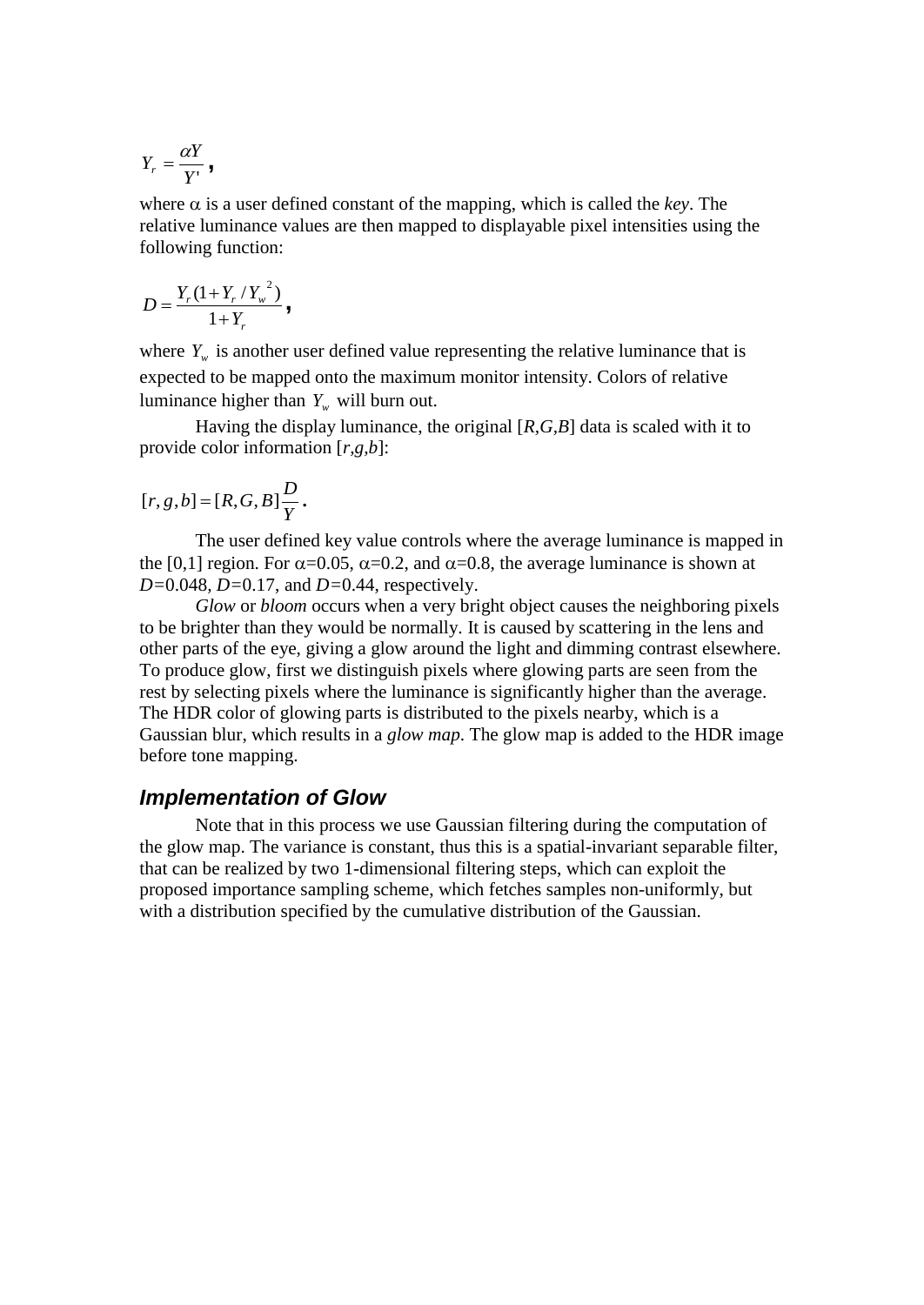

Figure 2. The Moria scene with tone mapping and glow.

# **Depth of Field**

Computer graphics algorithms usually apply the pinhole camera model, while real cameras have lenses of finite dimensions, which let through rays coming from different directions. As a result, parts of the scene are sharp only if they are located at a specific focal distance.



**Figure 3.** The computation of the circle of confusion.

According to geometric optics (see Figure 3), if the *focal length* of a lens is *f* and an object point is at distance *t* from the lens, then the corresponding image point will be in sharp focus on an image plane at distance *k* behind the lens, where *f*, *t*, and *k* satisfy the following equation: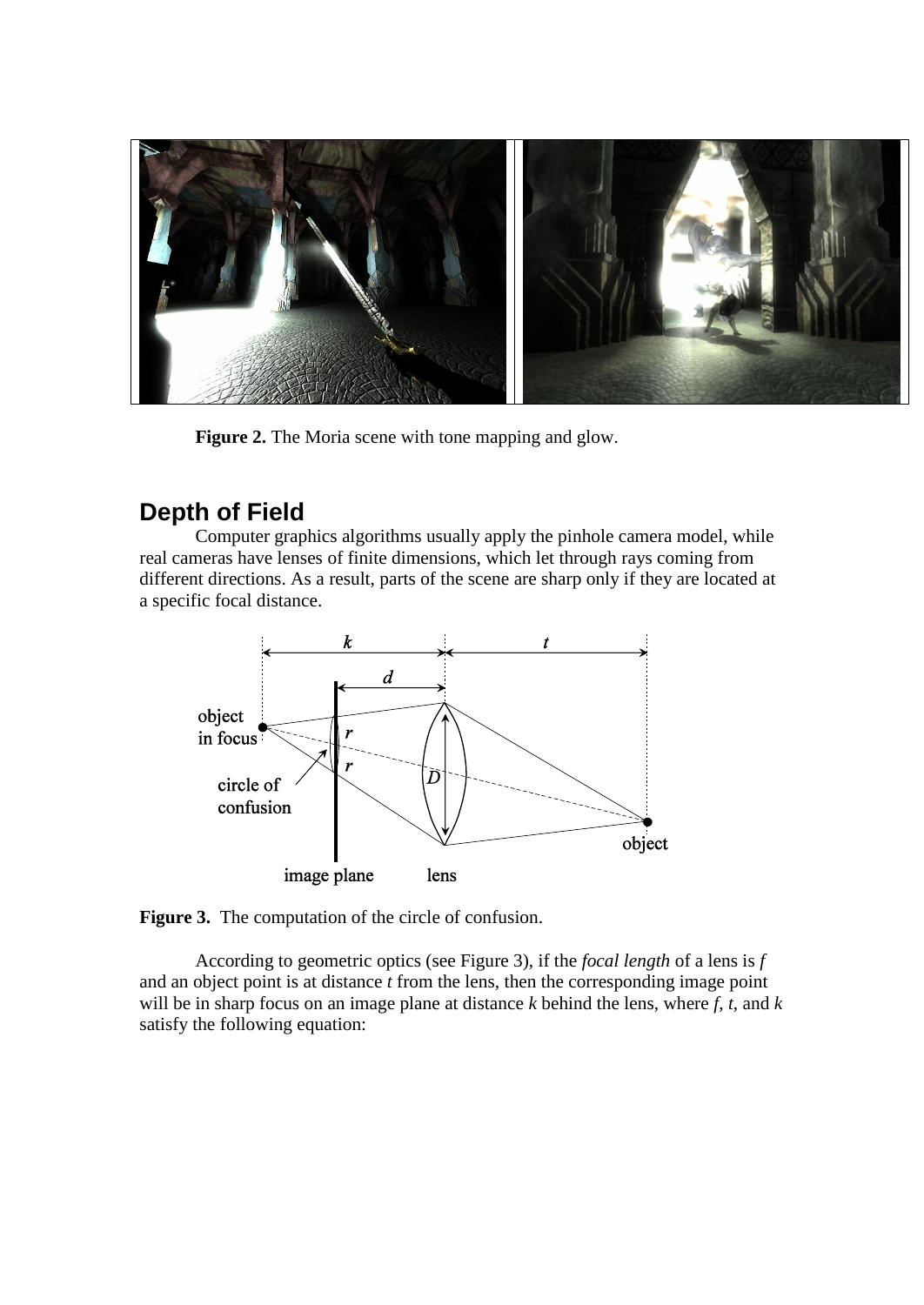*f k t*  $\frac{1}{c} = \frac{1}{1} + \frac{1}{1}$ .

If the image plane is not at proper distance *k* from the lens of diameter *D*, but at distance *d*, then the object point is mapped not onto a point but onto a circle of radius *r*:

$$
r = \frac{|k - d|}{k} \frac{D}{2}.
$$

This circle is called the *circle of confusion* corresponding to the given object point. It expresses that the color of the object point affects the color of not only a single pixel but all pixels falling into the circle.

A given camera setting can be specified by the *focal distance P*, which is the distance of those objects from the lens, which appear in sharp focus on the image plane (note that the focal distance must not be confused with the focal length). The focal distance and the distance of the image plane also satisfy the basic relation of the geometric optics:

$$
\frac{1}{f} = \frac{1}{d} + \frac{1}{P}.
$$

Putting the three equations together, we obtain the following formula for the radius of the circle of confusion:

$$
r = \left|\frac{1}{t} - \frac{1}{P}\right| \frac{Dd}{2}.
$$

According to this formula the radius is proportional to the difference of the reciprocals of the object distance and of the focal distance. Since the projective transform and the homogeneous division translates camera space depth *z* to screen space depth *Z* as  $Z=a + b/z$  where *a* and *b* depend on the front and back clipping space distances (yet another camera parameters), the radius of the circle of confusion is just proportional to the difference of the object's depth coordinate and the focal distance, interpreting them in screen space:

$$
r = |Z - P|S
$$

where *Z* is the screen space depth of the point, *P'* is the distance of the focal plane transformed to screen space, and *S=Ddb*/2 is the camera's scaling parameter composed from the size of the lens, the distance of the image plane, and the front/back clipping plane distances.

This theory of depth of field describes the phenomena from the point of view of object points projected onto the view plane. The power reflected off by a point is distributed in a circle, usually non-uniformly, producing higher power density in the center. The affected region grows with the area of the circle, but the contribution to a particular point decreases proportionally. However, in rendering we take an opposite approach and should consider the phenomenon from the point of view of the pixels of the image. If we can assume that the depth is similar in the neighborhood to the depth of the current fragment, the colors of the neighborhood pixels should be blended with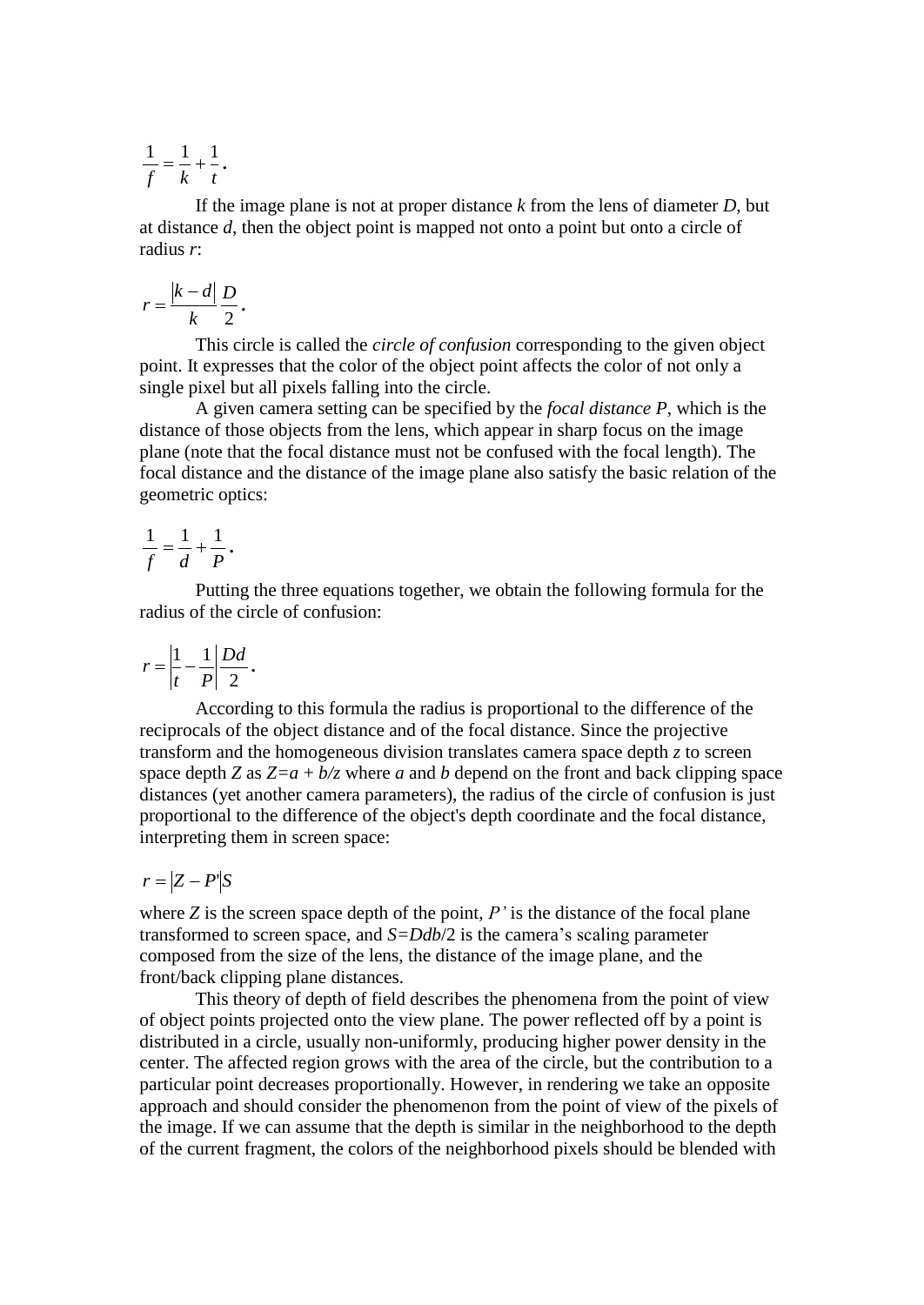the current color, using a filter that decreases with the distance to a negligible value when the distance is greater than the radius of the circle of confusion. A good candidate for such filters is the Gaussian filter setting its standard deviation  $\sigma$  to the radius of the circle of confusion.

#### *Depth of Field Implementation*

Depth of field simulation consists of two phases. In the first pass, the scene is rendered into textures of color and depth values. In the second pass, the final image is computed from the prepared textures with blurring. Blurring is performed using a variable-sized Gaussian filter since the variance (i.e. the circle of confusion) changes from pixel to pixel, making the filtering process not spatial-invariant. Note that this prohibits us to replace the 2D filtering by two 1D filtering phases. So we have to implement the method as a real 2D filtering scheme, which makes importance sampling even more indispensable. The depth of field shader should use 2D offset positions stored in a pre-computed array, which is generated by the discussed importance sampling method. We have two options. On the one hand, we can exploit the separability of the 2D Gaussian filter and repeat the method proposed for 1D filtering to independently find the *x* and *y* coordinates of the sample locations.

The other possibility is to replace Cartesian coordinates by polar coordinates *r,*  $\phi$  in the filtering integral:

$$
\int_{-\infty-\infty}^{\infty} L(X-x,Y-y) \frac{1}{2\pi\sigma^2} e^{-\frac{x^2+y^2}{2\sigma^2}} dx dy = \int_{\phi=0}^{2\pi} \int_{r=0}^{\infty} L(X-r\cos\phi,Y-r\sin\phi) \frac{1}{2\pi\sigma^2} e^{-\frac{r^2}{2\sigma^2}} r dr d\phi
$$

This filter can be separated to a filter for angular angles  $\phi$ , where the filter kernel is constant  $1/2\pi$  in filtering domain [0,2 $\pi$ ], and to filter for radius *r*, where the filtering kernel is

$$
w(r)=\frac{1}{\sigma^2}e^{-\frac{r^2}{2\sigma^2}}r.
$$

Since the filtering kernel of polar angle  $\phi$  is constant, such samples are taken uniformly in the angular domain  $[0,2\pi]$ . Considering distance *r*, the cumulative distribution

$$
\tau(r) = \int_{0}^{r} \frac{1}{\sigma^2} e^{-\frac{t^2}{2\sigma^2}} t dt = 1 - e^{-\frac{r^2}{2\sigma^2}}
$$

can be analytically inverted:  $r = \sigma \sqrt{-2 \log(1-\tau)}$ .

Despite to the analytical expression, it is still worth pre-computing the sample location offsets, and pass them to the shader as a global variable (filterTaps[i] in the program below). This array is constructed by taking NUM\_DOF\_TAPS number of uniformly distributed  $(\tau, \nu)$  samples in the unit square, transforming them as  $(\sqrt{-2\log(1-\tau)}$ ,  $2\pi\nu$ ) to  $(r, \phi)$  polar coordinate pairs, and finally obtaining the offset positions in Cartesian coordinates. The offset positions will be multiplied by the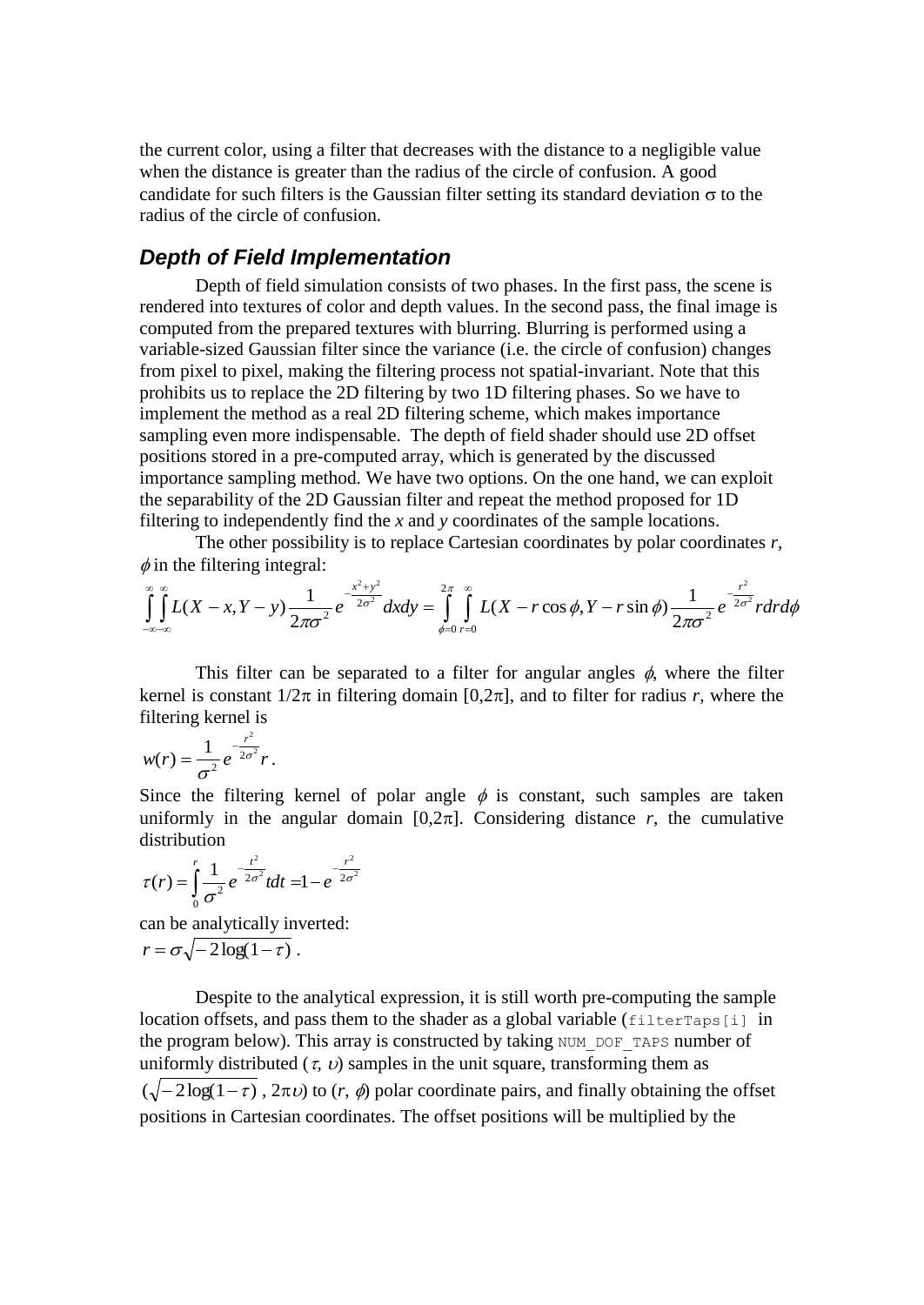radius of the circle of confusion  $(\sigma)$  in the shader since this parameter varies from fragment to fragment.

The fragment shader gets the location of the current fragment and also its depth value in screen coordinates, computes the circle of confusion radius, and scales the sample offset with this value. The original color image is fetched at the offset positions and the colors are added up without any additional weighting.

```
float4 DepthBlurPS(in float2 Tex :TEXCOORD0): COLOR
{
 float4 colorSum = tex2D(InputImage, Tex); // Center sample
  float depth = tex2D(depthMapSampler, Tex).a; // Current depth
 float sizeCoC = abs(depth - FOCAL DISTANCE) * DOF SCALE;
 for (int i = 0; i < NUM DOF TAPS; \bar{i}++) // Filter
\left\{\right.float2 tapCoord = Tex + filterTaps[i].xy * sizeCoC;
      colorSum += tex2D(InputImage, tapCoord);
  } 
   return colorSum / (NUM_DOF_TAPS + 1); // Normalize
}
```
Note that this implementation assumes that the depth values are similar in the neighborhood as the depth of the current pixel. If this assumption fails, artifacts may show up, which can be reduced by skipping those candidate fragments where the depth difference is too large.

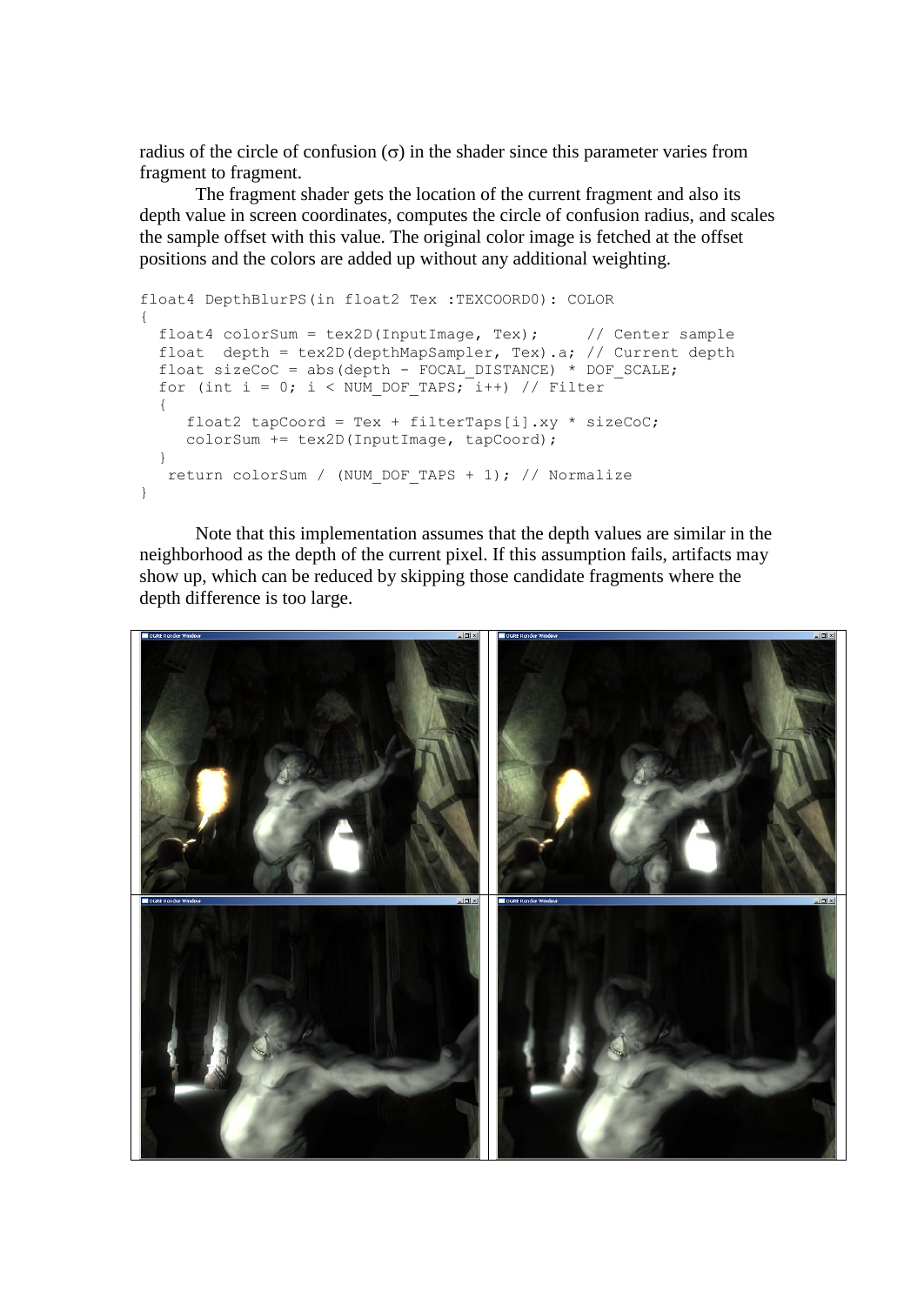

**Figure 4.** The Moria scene without (left) and with depth of field (right).

## **Real-time obscurances and ambient occlusion**

The *obscurances* [Iones03] model approximates the indirect lighting in point  $\vec{x}$  of the scene by

 $L^i(\vec{x}) \approx a(\vec{x})W(\vec{x})L^a$ ,

where  $a$  is the albedo,  $L^a$  is the ambient light intensity, and  $W$  is the obscurances value of the point, which expresses how open this point is for ambient illumination. A point is *open* in a direction if no occluder can be found close by. The obscurances value is defined by

$$
W(\vec{x}) = \frac{1}{\pi} \int \mu(d(\vec{\omega})) \cos \theta d\omega,
$$

where *d* is the distance of the occluding surface in direction  $\vec{\omega}$  enclosing angle  $\theta$  with the surface normal, and  $\mu$  is a fuzzy measure of openness. If  $d$  is small, then the point is closed, thus the fuzzy measure is small. If the distance is large, the point gets more open. We consider just a neighborhood of radius *R*, and assume the point to be totally open if the occluder is farther.

The *ambient occlusion* is a special case of this model, which uses a clear, nonfuzzy distinction of open and closed directions [Hayden02]. If the occluder is closer than *R*, then the point is closed, otherwise it is opened, which can be modeled by a step-like fuzzy membership function. However, better results can be obtained with smoother membership functions, as proposed by Mendez et al. [Mendez05]. For example,  $\mu(d) = \sqrt{d/R}$  works well in practice.

The evaluation of the directional integral of the obscurances formula requires rays to be traced in many directions, which is rather costly. The expensive ray tracing operation can be replaced by a simple containment test if neighborhood *R* is small enough to allow the assumption that the ray intersects the surface at most once in the *R*-interval [Iones02]. This imposes restrictions on the surface curvature.

In order to find an efficient method for the evaluation of the obscurances, we express it as a three dimensional integral. First the fuzzy measure is expressed as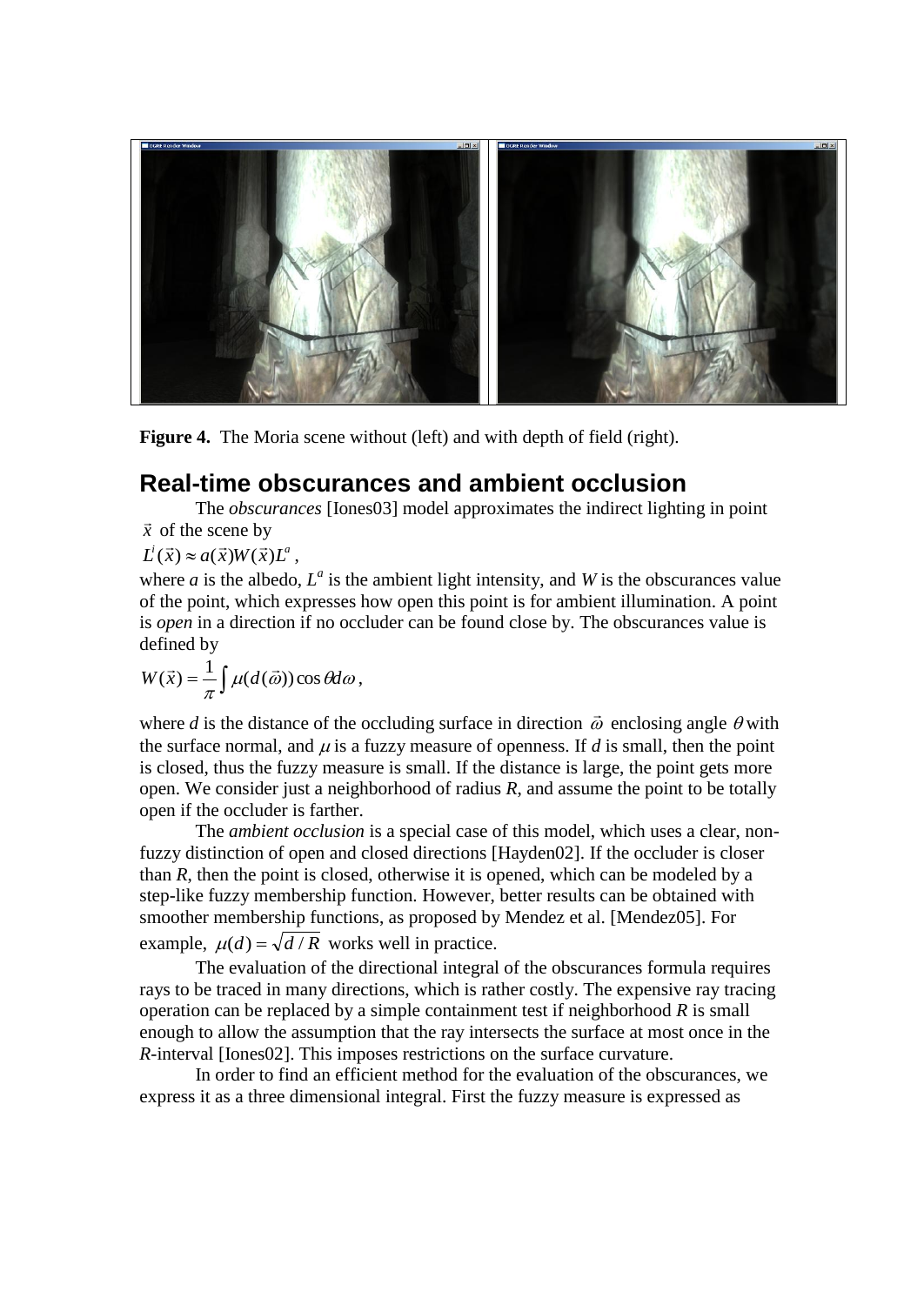$$
\mu(d) = \int_0^d \frac{d\mu(r)}{dr} dr = \int_0^R \frac{d\mu(r)}{dr} \varepsilon(d-r) dr,
$$

where  $\varepsilon(r)$  is the step function, which is 1 if *r* is not negative and zero otherwise. Substituting this integral into the obscurances formula we get

$$
W(\vec{x}) = \int_{\Omega} \int_0^R \frac{d\mu(r)}{dr} \frac{\cos \theta}{\pi} \varepsilon (d-r) dr d\omega.
$$

Let us consider a ray of equation  $\vec{x} + \vec{\omega}r$  where shaded point  $\vec{x}$  is the origin,  $\vec{\omega}$  is the direction, and distance *r* is the ray parameter. If we assume that the ray intersects the surface at most once in the *R*-neighborhood, then  $\varepsilon$  (*d-r*) is equivalent to the condition that the ray has not intersected the surface yet. If it has not intersected the surface, and other objects are far, then this condition is equivalent to the visibility of the sample point  $\vec{x} + \vec{\omega}r$ , which can be checked using the content of the z-buffer [Mittring07] (Figure 5). Note that this integral is a filtering scheme where we filter the 0, 1 values of visibility indicator  $\varepsilon$  with the following kernel:

$$
w(r, \vec{\omega}) = \frac{d\mu(r)}{dr} \frac{\cos \theta}{\pi}.
$$

This filter is the product of a density  $d\mu(r)/dr$  of distances and density  $\cos\theta/\pi$  of ray directions.



**Figure 5.** The idea of replacing ray tracing by visibility tests using the content of the depth buffer as a sampled representation of the surface.

#### *Implementation of Real-time Obscurances*

To construct the non-uniform locations representing the filter kernel, we start with point set  $[\tau, \nu, \xi]$  that is uniformly distributed in a 3D unit cube, and transform the uniform distribution to mimic the filtering kernel. As the first step of the transformation, two coordinates  $[\tau, \nu]$  are transformed to a direction that has cosine distribution. Let us consider a unit radius sphere centered at the considered point. The sphere intersects the tangent plane *xy* in a circle. If we take points in a unit radius circle uniformly, and then map up the point onto the sphere, we get samples with cosine distribution. In order to generate uniformly distributed points in a unit radius circle, we take values  $\tau$ ,  $\upsilon$  and transform them linearly from [0,1] to [-1,1]. The two scalars are considered as *x,y* coordinates of a 2D point and it is checked whether the point is inside the unit radius circle. If not, this pair is rejected, and another pair is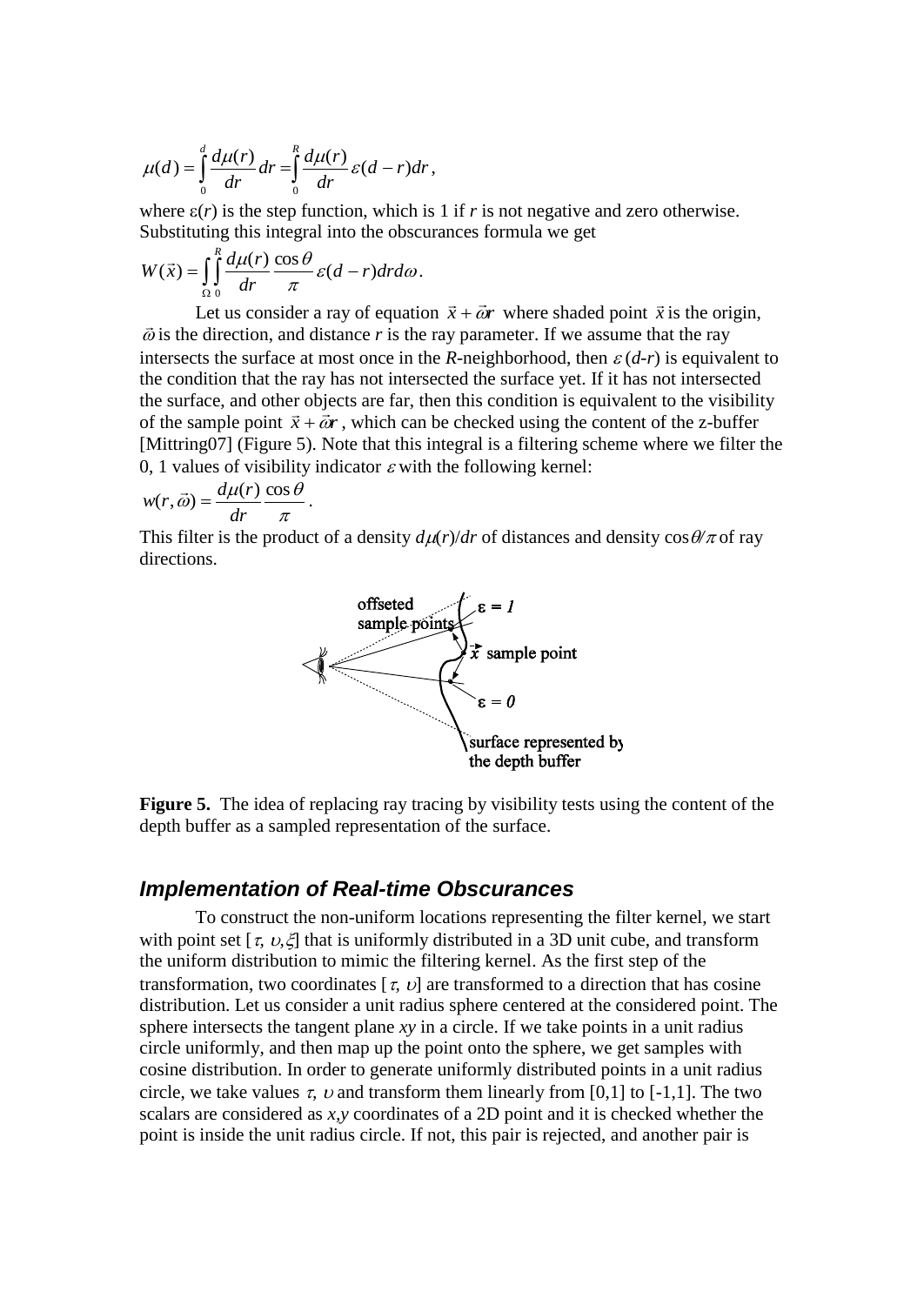taken until we get a point that is really in the circle, and finally project it up to the unit sphere.

Having found a cosine distributed direction, distance *r* is sampled with density  $d\mu(r)/dr$ . If we take the third coordinate  $\xi$  of the uniform 3D point set,  $r = \mu^{-1}(\xi)$  will have exactly the required density. Sample points generated this way are stored in a global array OFFSET. These points correspond to translations in the tangent space.

During run time, the post-processing filter computes the obscurances from the depth buffer (depthMap) storing camera space *z* values. The shader gets the current point's texture coordinates ( $T \notin \mathbb{R}$ ) and its projection onto the first clipping plane ( $\text{Dir}$ ). From the projection and the stored depth, the point is reconstructed in camera space. The shader program transforms the offsets of OFFSET to camera space (cOff) and translates the camera space point with them obtaining sampleCPos in camera space and then by projection transformation sampleSPos in screen space. The visibility of the translated point is checked by projecting it onto the screen, and comparing its depth to the depth obtained in the direction of the translated point. If the sample point passes the depth test, then value 1 is added to the filtered variable, otherwise the variable is not changed. Note that to transform the offsets from tangent space to camera space we need the camera space normal vector of the current point. We can store these normals in the first three channel of the depth buffer.

```
float4 SSAOPS(in float2 Tex : TEXCOORD0, // pixel coords in [0,1]
               in float4 Dir : TEXCOORD1, // on front clipping plane
               ) : COLOR
{
  float depth = text2D(depthMap, Tex).a; // camera space depth
    Dir.xyz /= Dir.w;
   float3 cPos = Dir.xyz * depth / Dir.z; // camera space location
  float3 T, B, N; \frac{1}{2} // Determine tangent space
  N = \text{tex2D}(\text{depthMap}, \text{Text}), \text{rgb}; // camera space normal
   T = cross(N, float3(0, 1, 0));B = cross(N, T);float3x3 TangentToView = float3x3(T, B, N);
   float occ = 0;
   for(int k = 0; k < NUM SAMPLES; k++)
\left\{\begin{array}{ccc} \end{array}\right. // Transform offsets from tangent space to camera space
       float3 cOff = mul(OFFSET[k].xyz, TangentToView) * R;
      float3 sampleCPos = cPos + cOff; // Sample pos in camera space
       // Compute screen coordinates
       float4 sampleCPos = mul(float4(sampleCPos, 1), projMatrix);
       float2 sampleSPos = sampleCPos.xy / sampleCPos.w;
      sampleSPos.y *=-1;
      sampleSPos = (samplesPos + 1.0) * 0.5; // Read depth buffer
       float sampleDepth = tex2D(depthMap, sampleSPos).a;
       // Compare sample depth with depth buffer value
      if(sampleDepth >= sampleCPos.z) occ++;
      else if(sampleCPos.z - sampleDepth > R) occ++;
```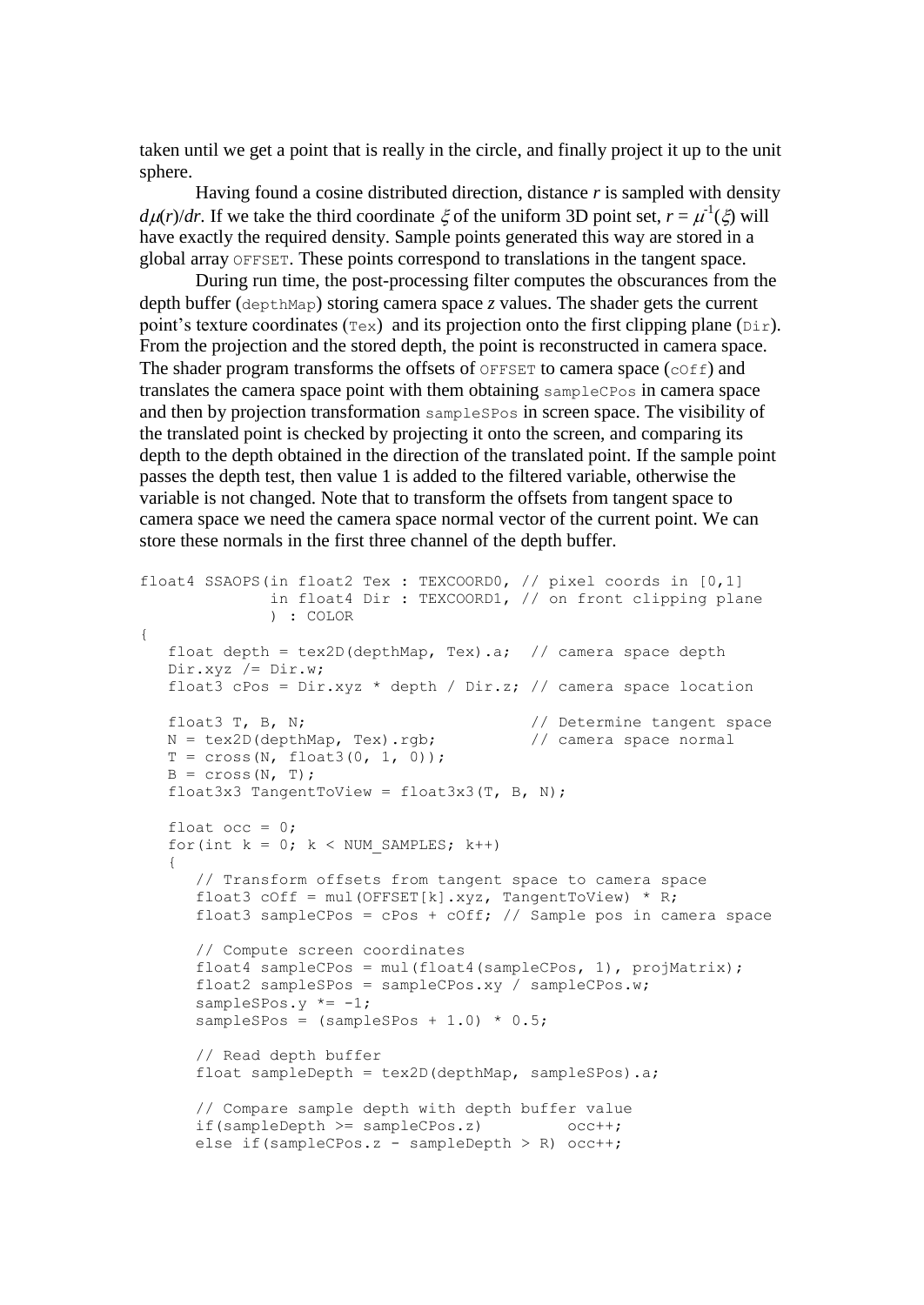```
 }
    occ = occ / NUM_SAMPLES; // Normalize
   return occ * tex2D(InputImage, Tex); // Compose with shaded image
}
```


**Figure 6.** The Rocky Scene and the Space Station Scene rendered with classical ambient reflection model  $a(\vec{x})L^a$  (top row), obscurances only (middle row), and using the obscurances reflection model  $a(\vec{x})W(\vec{x})L^a$ . The obscurances values are generated from 16 samples per pixel in real-time.